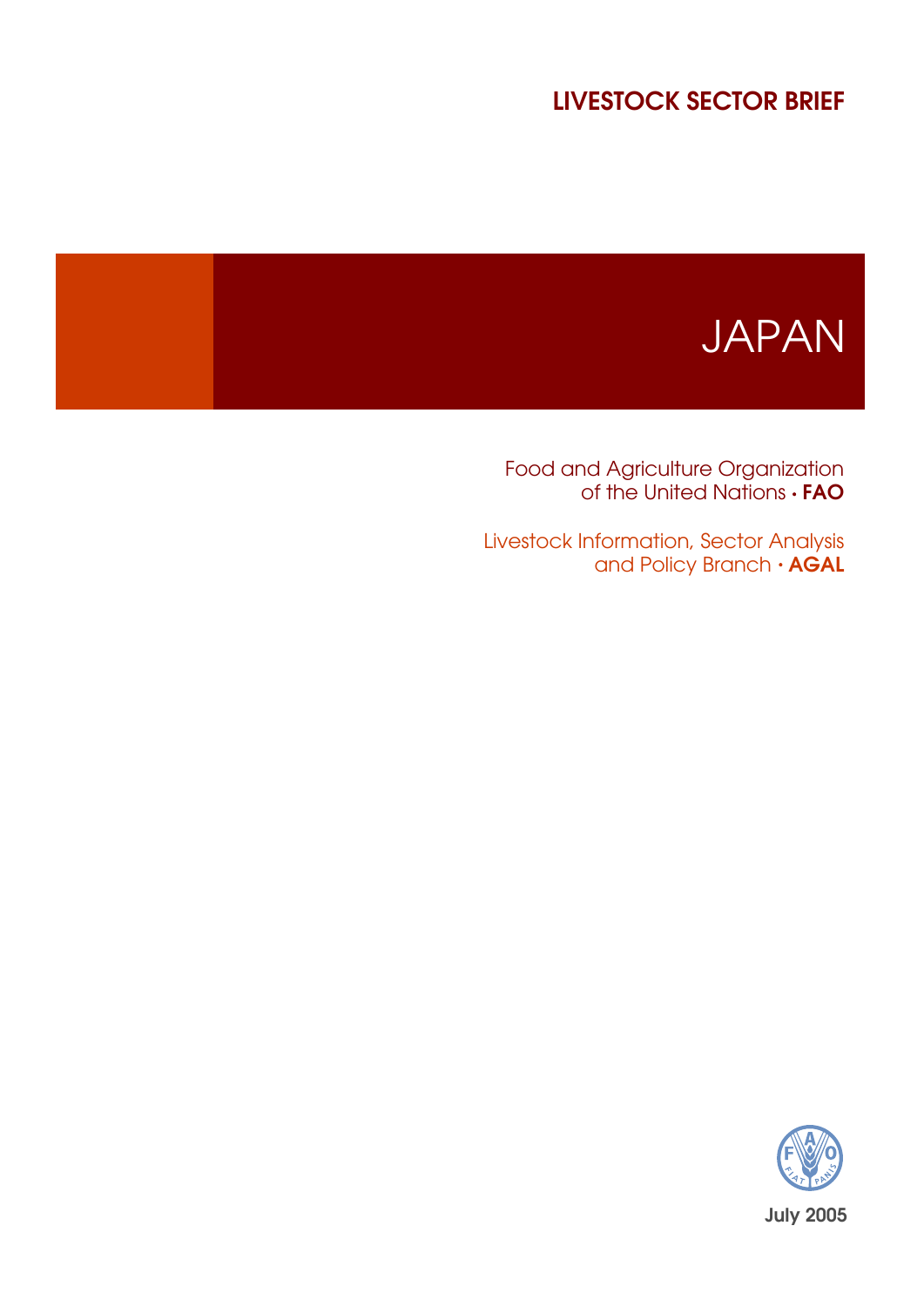## **TABLE OF CONTENTS**

| Total number of cases/outbreaks of selected diseases reported in all susceptible species  14 |  |
|----------------------------------------------------------------------------------------------|--|
|                                                                                              |  |

Data contained in this Livestock Sector Brief are taken from official sources. Official sources are no guarantee for data accuracy and the figures reported in this brief should be taken as indicative and not be used for official purposes. The Food and Agriculture Organization of the United Nations assumes no responsibility for its accuracy, completeness and coherence.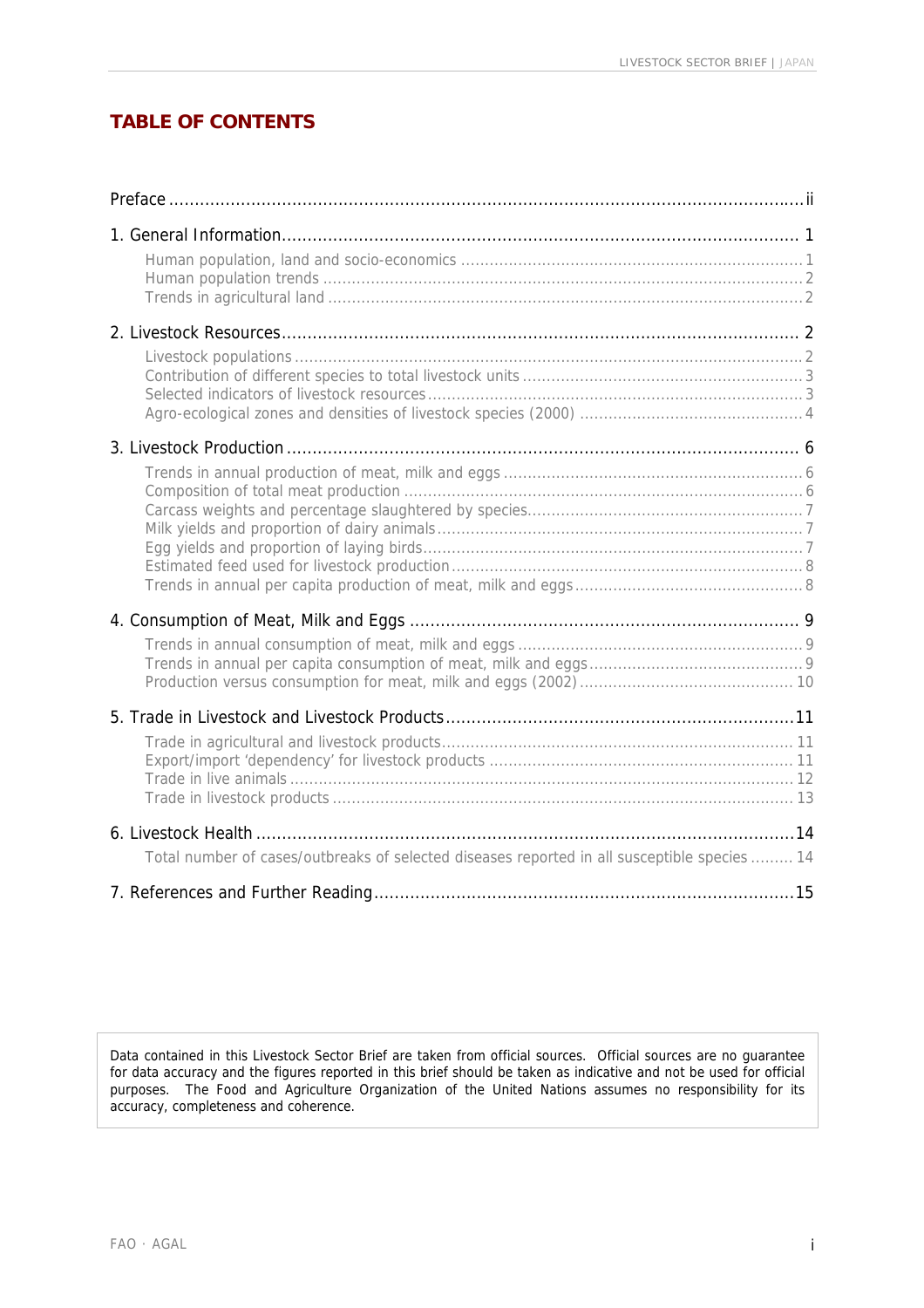#### **PREFACE**

The Livestock Sector Briefs (LSB) are intended to provide a quick overview and an approximate outlook for the livestock sector of the respective country using figures and quantitative indicators originating from official sources. The LSBs are complemented by a synthesis of policy documents available in the public domain.

The majority of the data in the LSBs refer to the country as a whole and come from FAOSTAT, which is available on the internet (<http://faostat.external.fao.org/default.jsp>). FAO, as part of its mandate, compiles information and data on various aspects of food and agriculture from all countries. The data are analysed and interpreted to support FAO's programmes and activities and, in accordance with the basic functions of the Organization, they are disseminated to the public through publications, CD-ROM, diskettes and the Internet. The country level data are officially submitted to the Division for Statistics of FAO (ESS) by various ministries of the respective countries. For details of data collection procedures see [http://faostat.fao.org/abcdq/about.htmx.](http://faostat.fao.org/abcdq/about.htmx) The figures submitted often display inconsistencies across ministries, for example reported meat production does not always match reported meat consumption when taking into account imports and exports. FAO tries to reconcile the figures, to the effect that FAO statistics may differ from those originally submitted.

The LSBs utilise FAOSTAT data from the following domains: human population, land use, agriculture production, food supply and agricultural and food trade. These are used to derive a standard set of indicators that can quickly be compared across the countries.

Data on the economy are from the World Bank's World Development Indicators CD-Rom, which is also available online <http://www.worldbank.org/data/>and is updated every year. Animal health data are taken from the Office International des Epizooties (OIE) HANDISTATUS II [http://www.oie.int/hs2/.](http://www.oie.int/hs2/) These are official data supplied by member nations.

For any feedback and comment, please contact:

Pius Chilonda - Livestock Information Analyst Livestock Information, Sector Analysis and Policy Branch Animal Production and Health Division Food and Agricultural Organisation Viale delle Terme di Caracalla 00100 Rome, Italy

Tel: 00 39 06 57056691 Fax: 00 39 06 57055749 Email: Pius.Chilonda@fao.org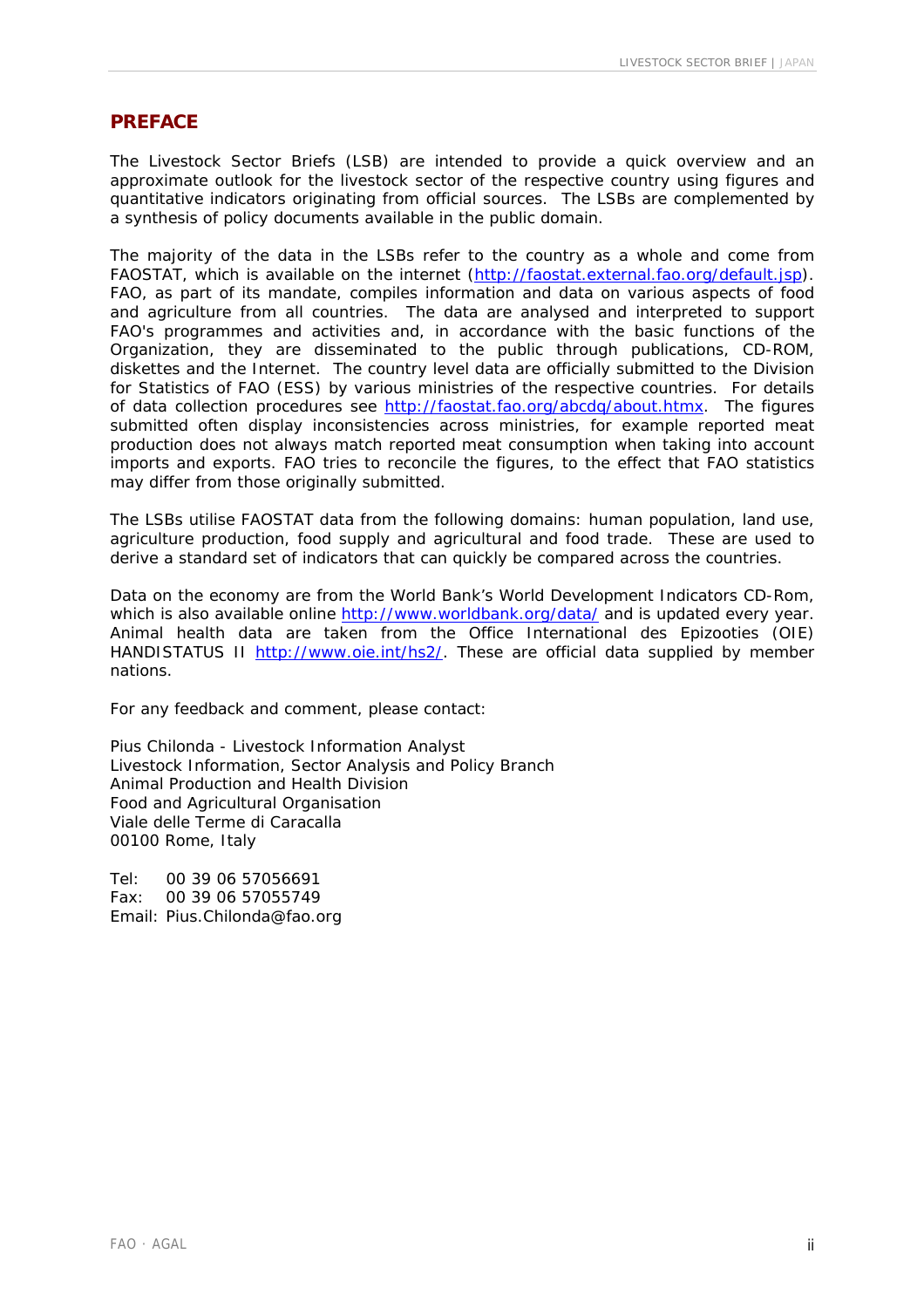## **1. GENERAL INFORMATION**

#### **Human population, land and socio-economics**

| Human population                                     |              | 127.5 million          |
|------------------------------------------------------|--------------|------------------------|
| Population density on total land                     |              | 349.7 persons/sqkm     |
| Annual growth rate (1990-2000)                       | 0.2%         |                        |
| Population in agriculture                            |              | 4.4 million            |
| As proportion of total population                    | 3.4%         |                        |
|                                                      |              |                        |
| Total land area                                      | 364,500 sqkm |                        |
| Agricultural land                                    | 51,900 sqkm  |                        |
| As proportion of total land                          | 14.2 %       |                        |
| Land under pasture                                   | 4,280 sqkm   |                        |
| As proportion of total land                          | 8.2%         |                        |
| Irrigated area                                       | 26,070 ha    |                        |
| Agricultural land per 100 people                     | 4.1 ha       |                        |
| Agricultural land per 100 people in agriculture      | 118.5 ha     |                        |
| Agricultural population density on agricultural land |              | 84.4 persons/sqkm      |
| GDP <sup>1</sup>                                     |              | 5,725,499 million US\$ |
| GDP annual growth rate (1990-2000)                   | 1.1%         |                        |
| GDP per capita/year <sup>1</sup>                     | 45,029 US\$  |                        |
| GDP per capita annual growth rate (1990-2000)        | 0.9%         |                        |
| Agriculture, GDP                                     | na           | million US\$           |
| As proportion of total GDP                           | na           | %                      |
| Livestock, GDP <sup>1</sup>                          |              | na million US\$        |
| As proportion of agricultural GDP                    | 59.8 %       |                        |
| Human development Rank                               |              | 9 Ranking <sup>2</sup> |
| Human development index                              | 0.938        |                        |
|                                                      |              |                        |
| Poverty incidence <sup>3</sup>                       |              |                        |
| Total                                                | na %         |                        |
| Urban                                                | na %         |                        |
| Rural                                                | na %         |                        |

<sup>1</sup> Constant 1995 US\$  $^{-2}$  The HDI rank is determined using HDI values to the fifth decimal point  $$ from 177 countries, as compiled by the UNDP; <sup>3</sup> National poverty line; na: not available

Source: World Bank (2002); UNDP (2004); FAO (2005a)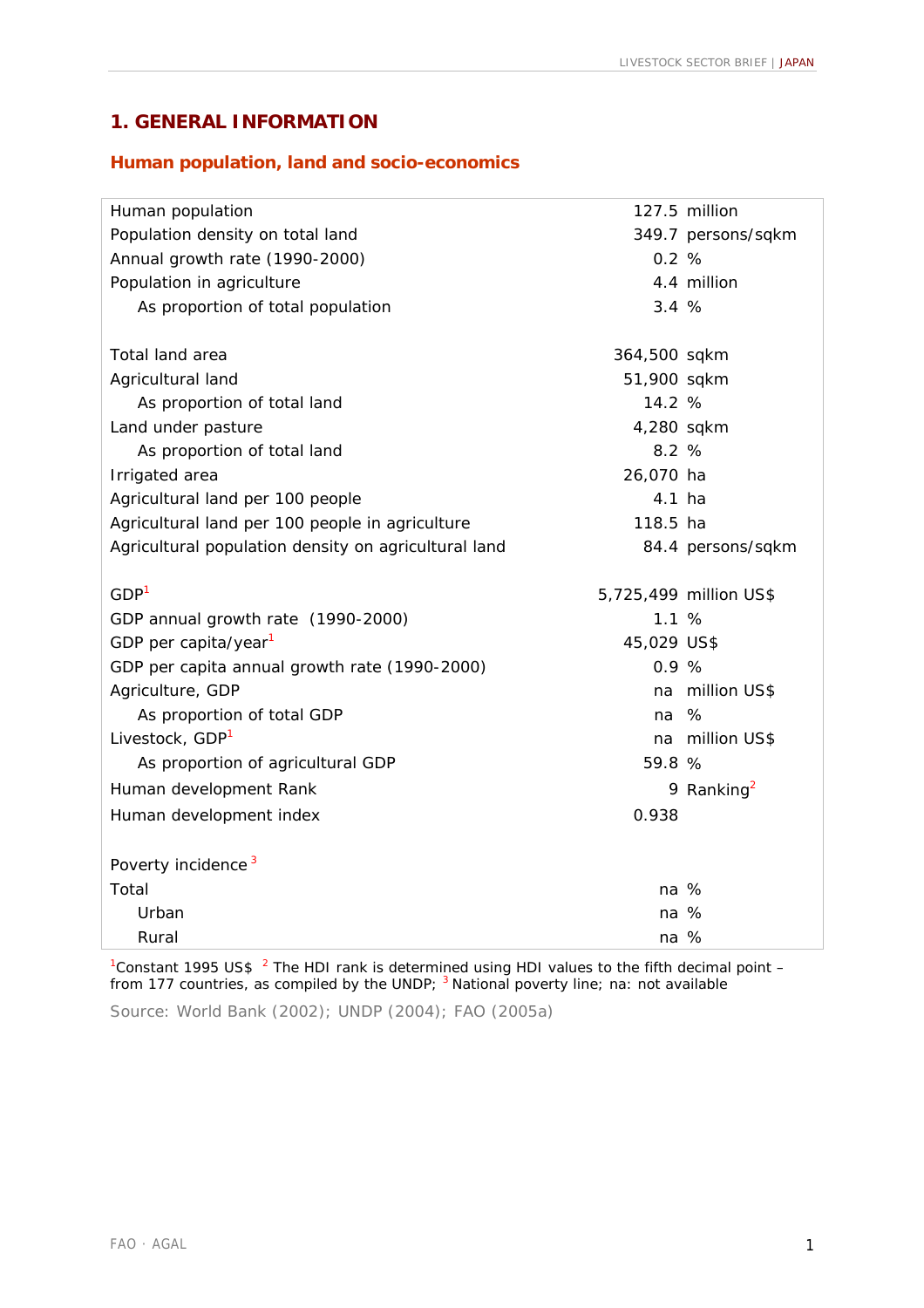## **Human population trends**

Values expressed in 1,000

| Population<br>segment |         | Year    |         | Annual growth rate<br>$(\%)$ |           |           |
|-----------------------|---------|---------|---------|------------------------------|-----------|-----------|
|                       | 1980    | 1990    | 2000    | 2002                         | 1980-1990 | 1990-2000 |
| Total                 | 116,807 | 123,537 | 127,034 | 127,478                      | 0.6       | 0.3       |
| Rural                 | 47,230  | 45,621  | 44,240  | 44,270                       | $-0.3$    | $-0.3$    |
| Urban                 | 69,577  | 77,916  | 82,794  | 83,207                       | 1.1       | 0.6       |

Source: FAO (2005a)

## **Trends in agricultural<sup>1</sup> land**

Values expressed in sqkm

| Land type            |        | Year   | Annual growth rate<br>$(\%)$ |        |           |           |
|----------------------|--------|--------|------------------------------|--------|-----------|-----------|
|                      | 1980   | 1990   | 2000                         | 2002   | 1980-1990 | 1990-2000 |
| Total                | 60,610 | 56,930 | 52,580                       | 51,900 | $-0.6$    | $-0.8$    |
| Cropped <sup>2</sup> | 54,610 | 52,430 | 48,300                       | 47,620 | $-0.4$    | $-0.8$    |
| Pastures             | 6,000  | 4,500  | 4,280                        | 4,280  | $-2.8$    | $-0.5$    |

<sup>1</sup>The sum of area under arable land, permanent crops and permanent pastures

<sup>2</sup> Arable and permanent crops

Source: FAO (2005a)

## **2. LIVESTOCK RESOURCES**

#### **Livestock populations**

Values expressed in 1,000

| <b>Species</b>   |         | Year    | Annual growth rate<br>$(\%)$ |         |           |           |
|------------------|---------|---------|------------------------------|---------|-----------|-----------|
|                  | 1980    | 1990    | 2000                         | 2002    | 1980-1990 | 1990-2000 |
| Cattle           | 4,248   | 4,760   | 4,588                        | 4,564   | 1.1       | $-0.4$    |
| Sheep and goats  | 79      | 65      | 45                           | 46      | $-1.9$    | $-3.6$    |
| Pigs             | 9,998   | 11,817  | 9,806                        | 9,612   | 1.7       | $-1.8$    |
| Poultry          | 284,680 | 337,865 | 295,795                      | 287,407 | 1.7       | $-1.3$    |
| <b>Total LUs</b> | 9,177   | 10,623  | 9,543                        | 9,389   | 1.5       | $-1.1$    |

**LU:** *Livestock unit*; **conversion factors:** cattle (0.90), sheep and goats (0.10), pigs (0.25) and poultry (0.01)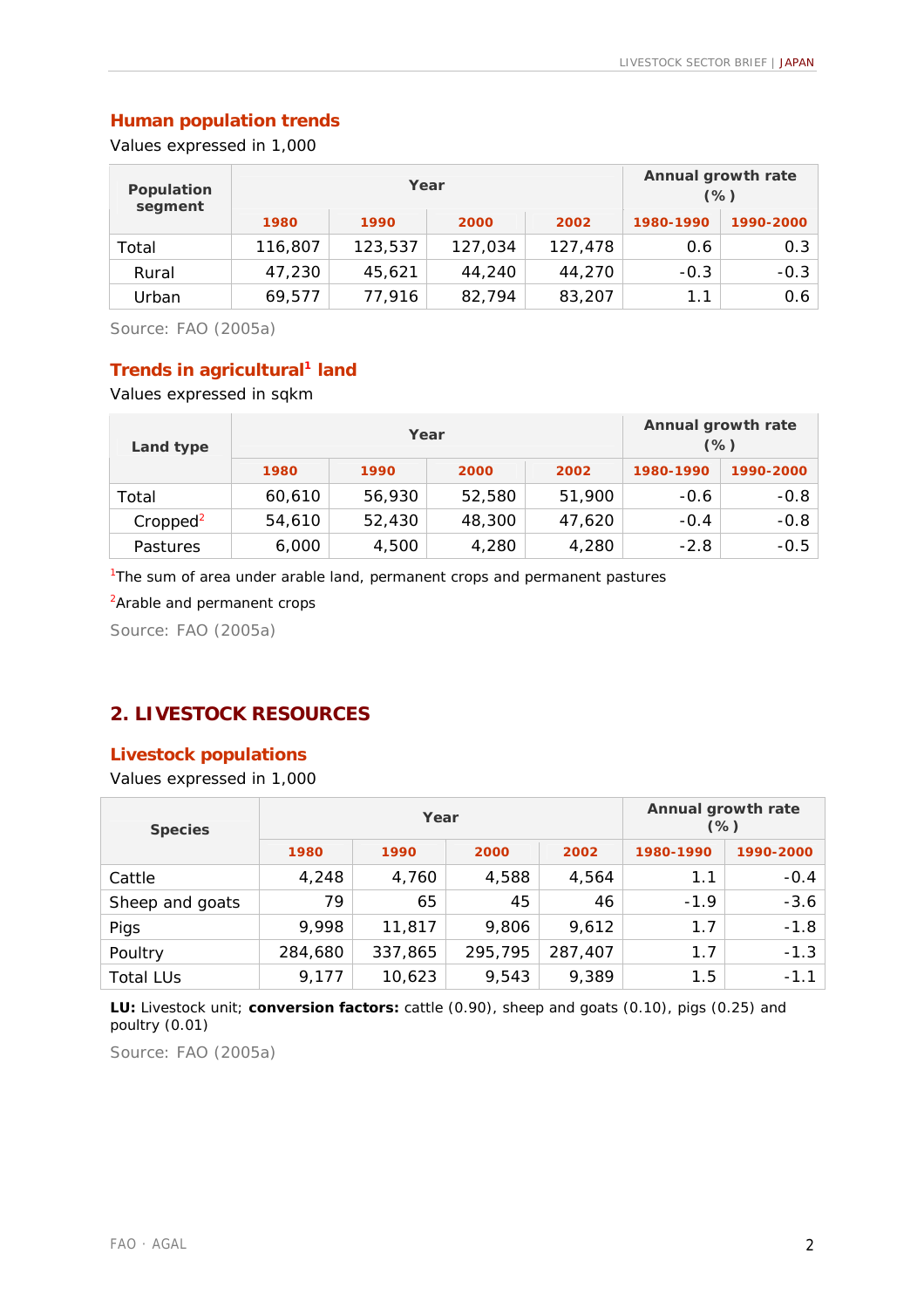

## **Contribution of different species to total livestock units**

Source: FAO (2005a)

#### **Selected indicators of livestock resources**



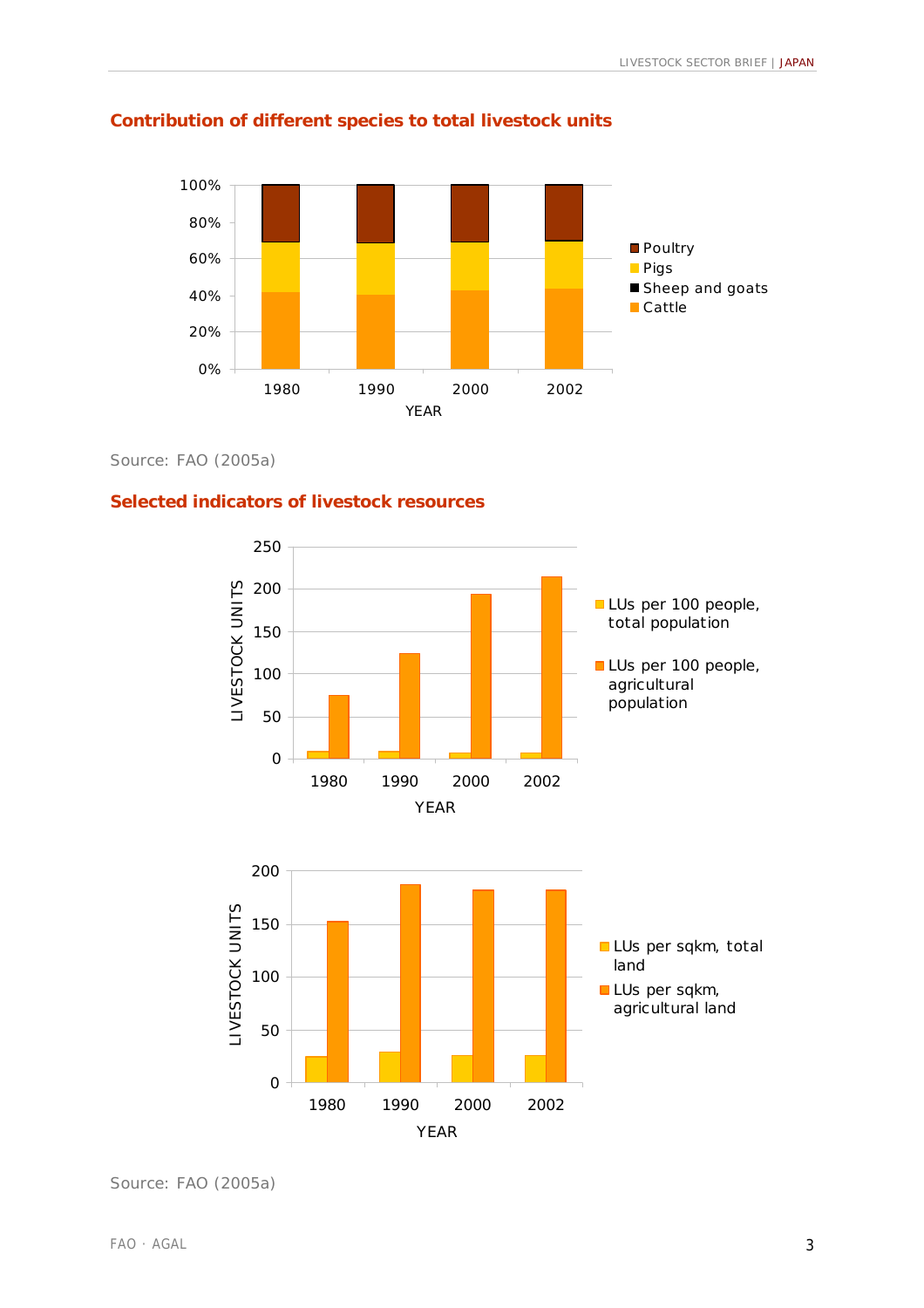## **Agro-ecological zones and densities of livestock species (2000)**

Density calculated on total land area<sup>1</sup>



<sup>1</sup>Densities for livestock populations and production is based on total land suitable for livestock production

Source: FAO (2001); LandScan (2002); FAO (2005b)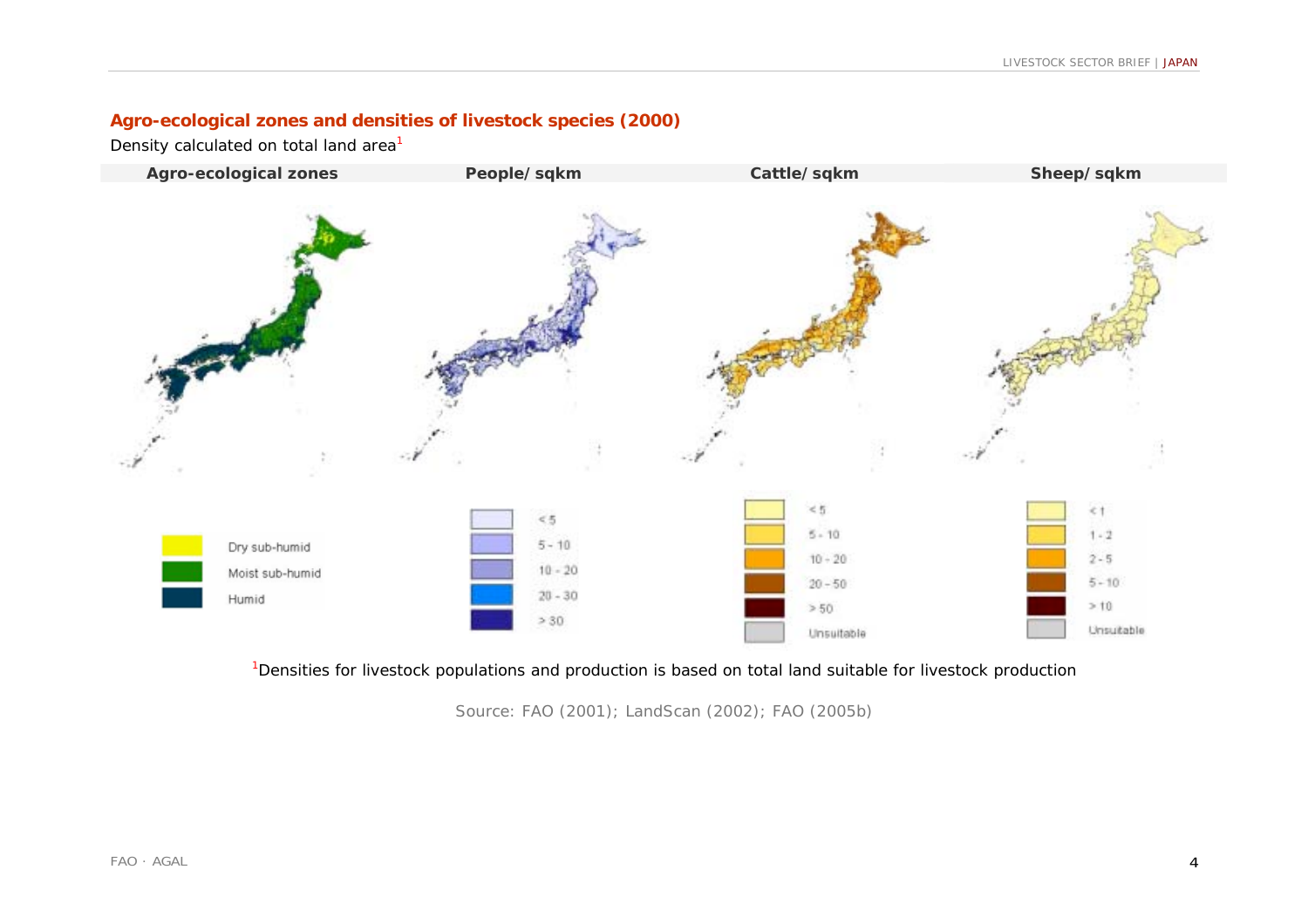

Source: FAO (2005b)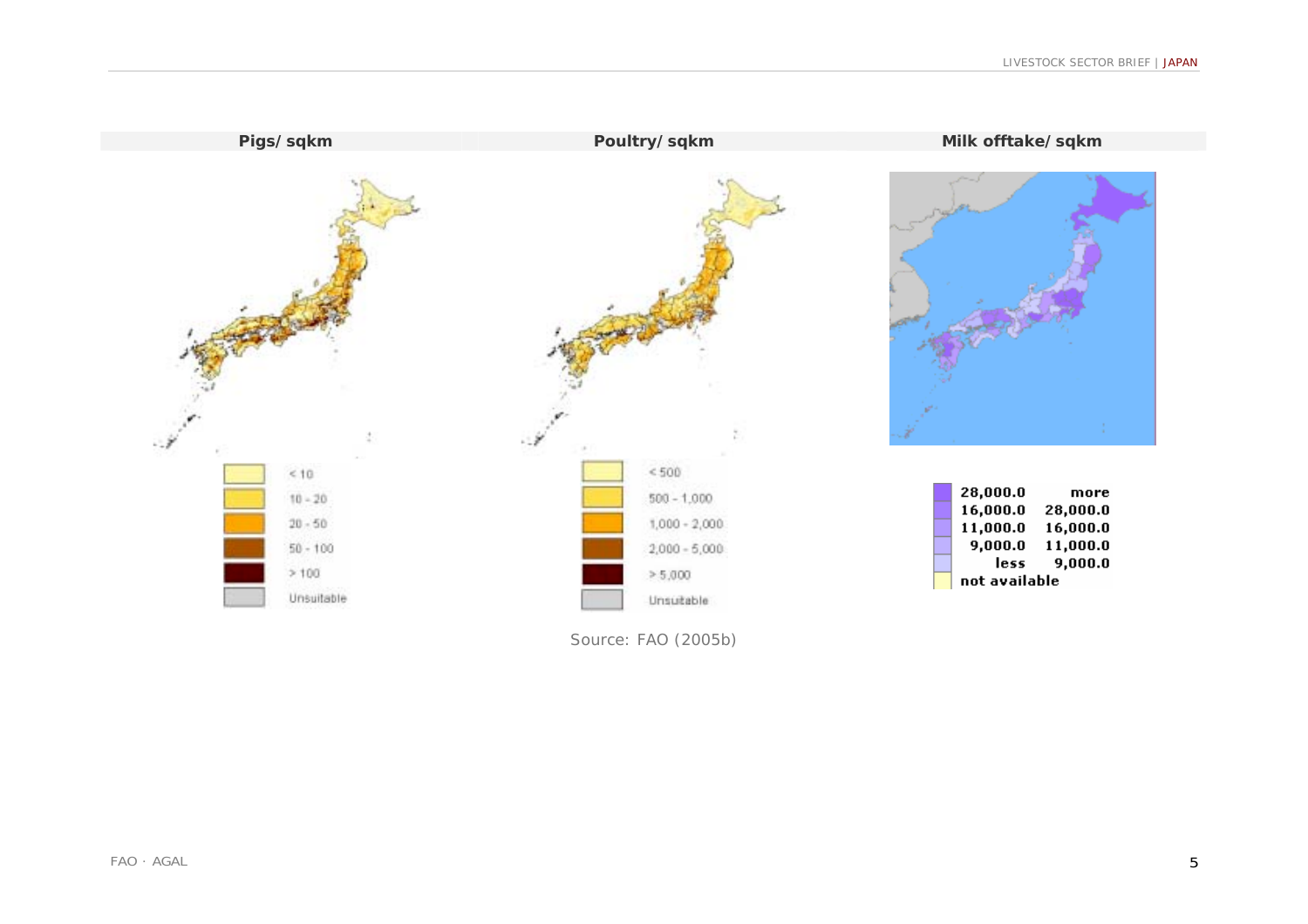## **3. LIVESTOCK PRODUCTION**

## **Trends in annual production of meat, milk and eggs**

1,000 metric tonnes

| <b>Product</b>  |         | Year    | Annual growth rate (%) |         |           |           |
|-----------------|---------|---------|------------------------|---------|-----------|-----------|
|                 | 1980    | 1990    | 2000                   | 2002    | 1980-1990 | 1990-2000 |
| Meat, total     | 3,046.1 | 3,503.1 | 2,991.0                | 3,020.6 | 1.4       | $-1.6$    |
| <b>Beef</b>     | 418.1   | 549.5   | 530.4                  | 536.6   | 2.8       | $-0.4$    |
| Mutton and goat | 0.1     | 0.4     | 0.3                    | 0.2     | 12.9      | $-3.8$    |
| Pig             | 1,475.0 | 1,555.2 | 1,255.8                | 1,244.6 | 0.5       | $-2.1$    |
| Poultry         | 1,128.1 | 1,391.2 | 1,194.5                | 1,229.1 | 2.1       | $-1.5$    |
| Milk, total     | 6,504.5 | 8,189.3 | 8,497.0                | 8,385.3 | 2.3       | 0.4       |
| Eggs, total     | 2,001.6 | 2,419.0 | 2,535.4                | 2,528.9 | 1.9       | 0.5       |

Source: FAO (2005a)

## **Composition of total meat production**

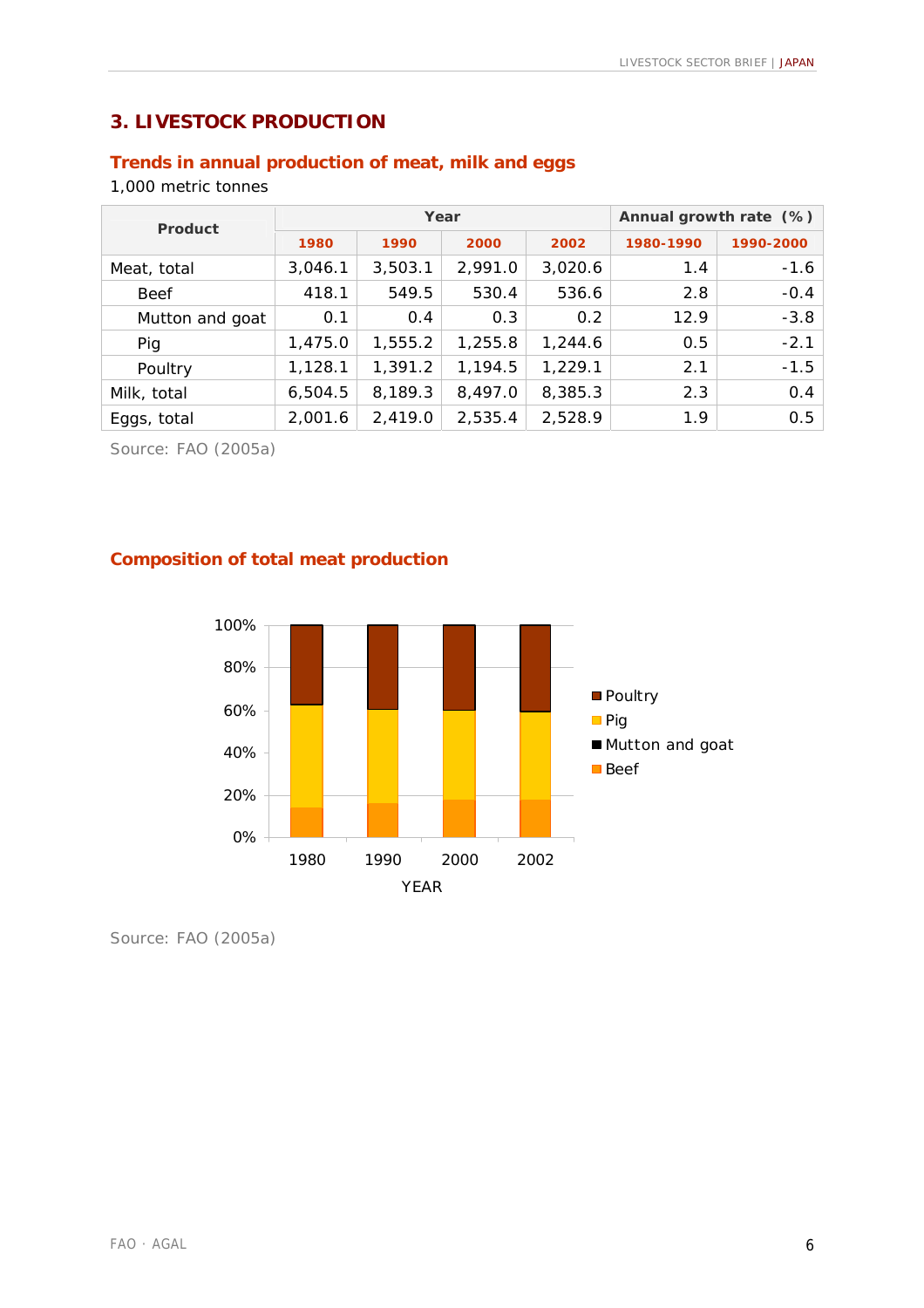| Species/year |       | Carcass weight (kg/animal) |       |       | Percentage slaughtered/year |       |       |       |
|--------------|-------|----------------------------|-------|-------|-----------------------------|-------|-------|-------|
|              | 1980  | 1990                       | 2000  | 2002  | 1980                        | 1990  | 2000  | 2002  |
| Cattle       | 339.5 | 395.1                      | 414.2 | 433.4 | 29.0                        | 29.2  | 27.9  | 27.1  |
| Sheep        | 24.7  | 25.9                       | 31.1  | 31.0  | 13.8                        | 31.4  | 36.0  | 33.2  |
| Goat         | 17.0  | 23.8                       | 25.0  | 25.0  | 6.7                         | 17.8  | 17.7  | 11.0  |
| Pigs         | 74.0  | 74.4                       | 76.0  | 76.5  | 199.5                       | 176.9 | 168.5 | 169.3 |
| Poultry      | 1.6   | 2.0                        | 2.0   | 2.0   | 249.1                       | 209.6 | 204.5 | 218.4 |

## **Carcass weights and percentage slaughtered by species**

Source: FAO (2005a)

## **Milk yields and proportion of dairy animals**

| Species/year |       |       | Milk yield (kg/year) |       | Percentage milked |      |      |       |
|--------------|-------|-------|----------------------|-------|-------------------|------|------|-------|
|              | 1980  | 1990  | 2000                 | 2002  | 1980              | 1990 | 2000 | 2002  |
| Cattle       | 4.574 | 5,870 | 6.792                | 6.879 | 33.5              | 29.3 |      | -26.7 |

Source: FAO (2005a)

## **Egg yields and proportion of laying birds**

| Species/year |      | Eggs (kg/year) |      |      | <b>Percentage laying</b> |      |      |      |
|--------------|------|----------------|------|------|--------------------------|------|------|------|
|              | 1980 | 1990           | 2000 | 2002 | 1980                     | 1990 | 2000 | 2002 |
| Chicken      | 16.4 |                | 18.1 | 18.4 | 42.8                     | 40.5 | 47.5 |      |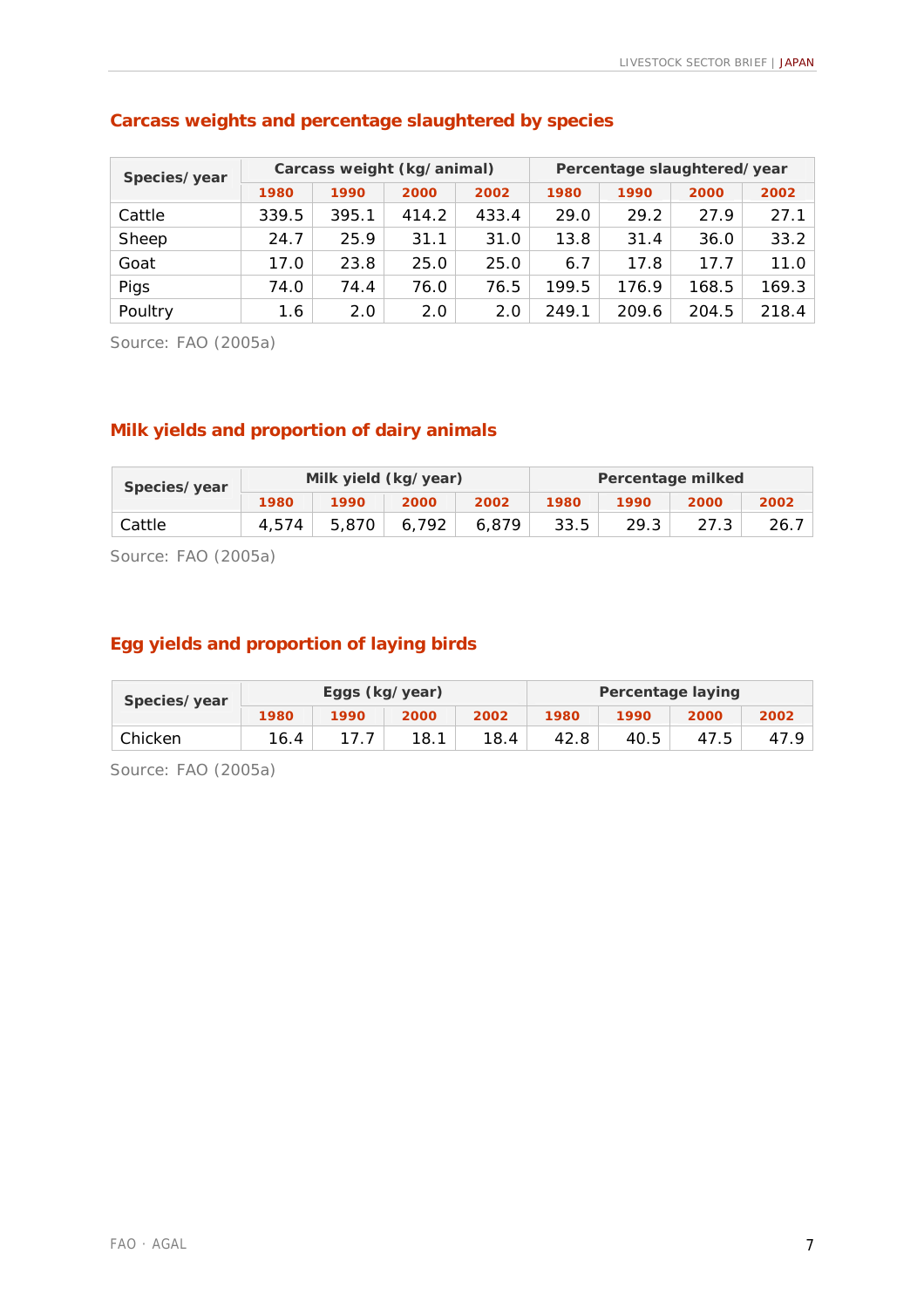## **Estimated feed used for livestock production**

1,000 metric tonnes

| <b>Product</b>                     |        | Year   | Annual growth rate<br>$(\%)$ |        |           |           |
|------------------------------------|--------|--------|------------------------------|--------|-----------|-----------|
|                                    | 1980   | 1990   | 2000                         | 2002   | 1980-1990 | 1990-2000 |
| Maize                              | 10,615 | 12,303 | 11,662                       | 12,542 | 1.5       | $-0.5$    |
| Barley                             | 1,519  | 1,390  | 1,375                        | 1,282  | $-0.9$    | $-0.1$    |
| Sorghum                            | 4,219  | 3,780  | 2,178                        | 1,775  | $-1.1$    | $-5.4$    |
| Millet                             | 29     | 19     | 6                            | 5      | $-4.3$    | $-10.8$   |
| Wheat                              | 647    | 613    | 446                          | 440    | $-0.5$    | $-3.1$    |
| <b>Brans</b>                       | 2,657  | 3,403  | 3,097                        | 2,988  | 2.5       | $-0.9$    |
| Rice Paddy, equivalent             | 17     | 32     | 141                          | 147    | 6.7       | 15.8      |
| Roots and Tuber, dry<br>equivalent | 86     | 38     | 22                           | 13     | $-7.8$    | $-5.5$    |
| <b>Pulses</b>                      | 9      | 15     | 9                            | 5      | 5.2       | $-5$      |
| Oil crops                          | 62     | 235    | 235                          | 242    | 14.2      | 0.0       |

#### Blanks represent no data

Source: FAO (2005a)

## **Trends in annual per capita production of meat, milk and eggs**

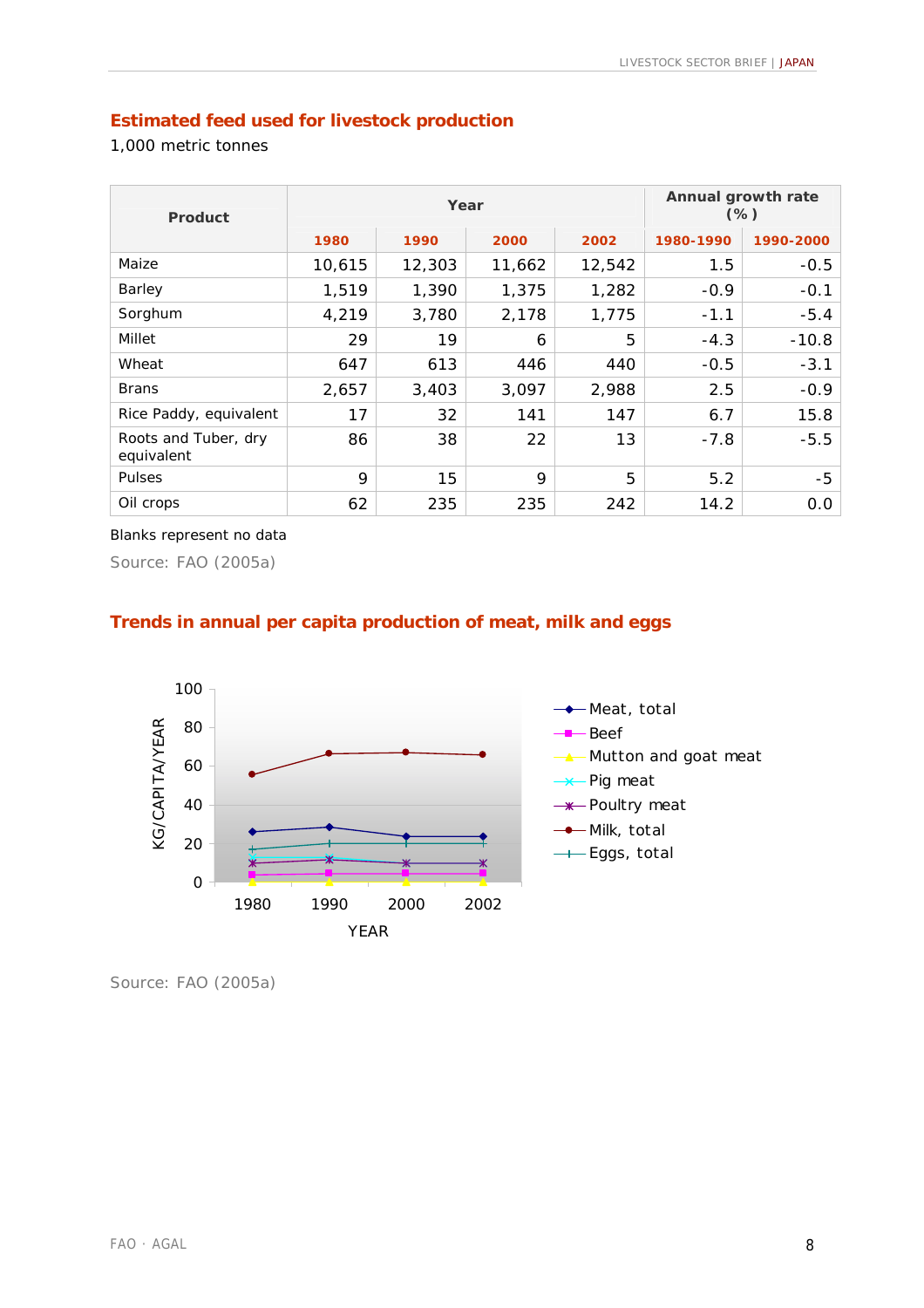## **4. CONSUMPTION OF MEAT, MILK AND EGGS**

## **Trends in annual consumption of meat, milk and eggs**

1,000 metric tonnes

| Product        |       | Year  | Annual growth rate (%) |       |           |           |
|----------------|-------|-------|------------------------|-------|-----------|-----------|
|                | 1980  | 1990  | 2000                   | 2002  | 1980-1990 | 1990-2000 |
| Meat, total    | 3,493 | 4,691 | 5,544                  | 5,599 | 3.0       | 1.7       |
| <b>Beef</b>    | 571   | 1,036 | 1,289                  | 1,098 | 6.1       | 2.2       |
| Sheep and goat | 77    | 63    | 27                     | 25    | $-2.0$    | $-8.2$    |
| Pig            | 1,561 | 1,881 | 2,245                  | 2,412 | 1.9       | 1.8       |
| Poultry        | 1,172 | 1,665 | 1,960                  | 2,046 | 3.6       | 1.6       |
| Milk, total    | 4,765 | 5,923 | 5,540                  | 5,603 | 2.2       | $-0.7$    |
| Eggs, total    | 1,919 | 2,317 | 2,455                  | 2,437 | 1.9       | 0.6       |

Source: FAO (2005a)

#### **Trends in annual per capita consumption of meat, milk and eggs**

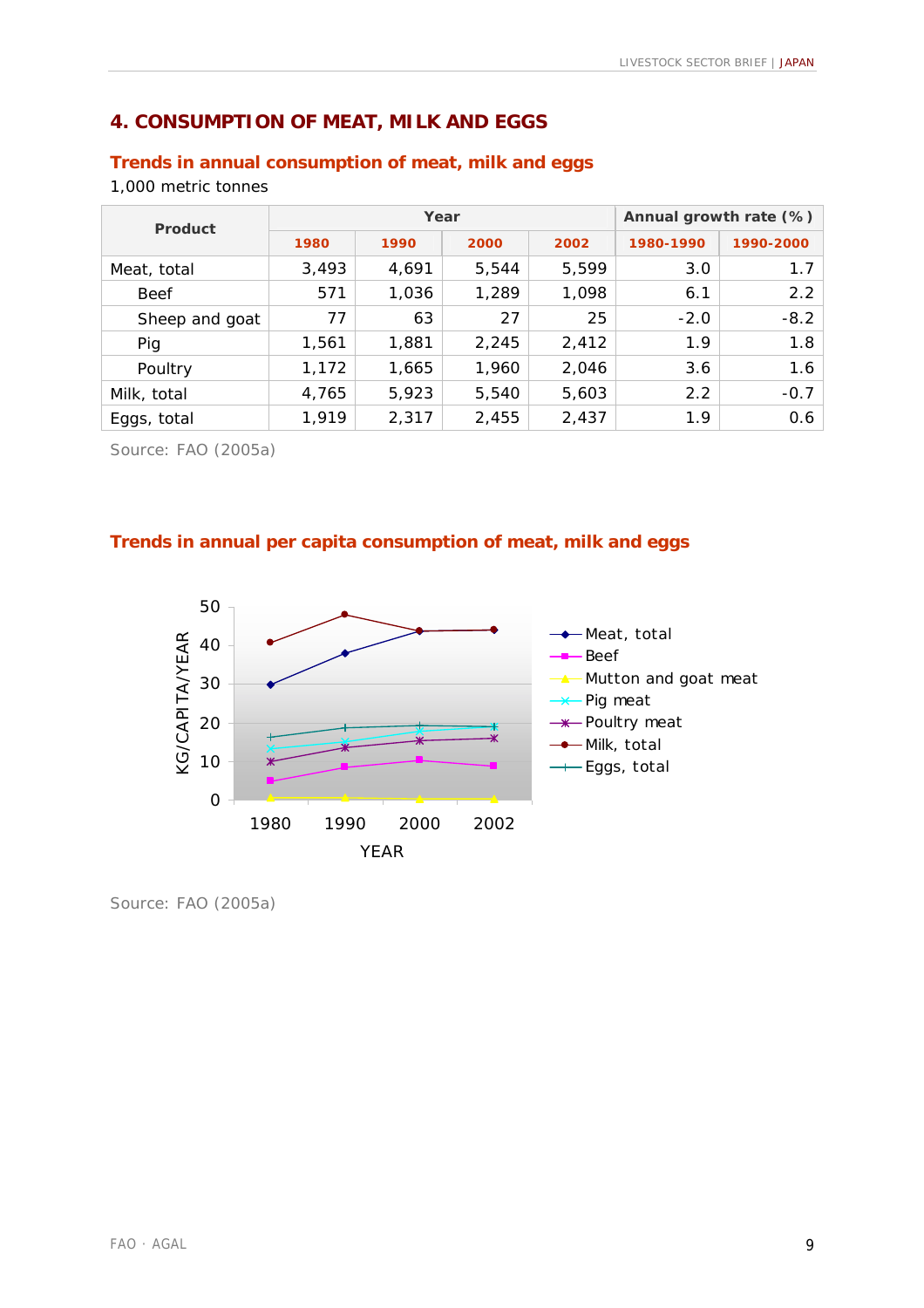

## **Production versus consumption for meat, milk and eggs (2002)**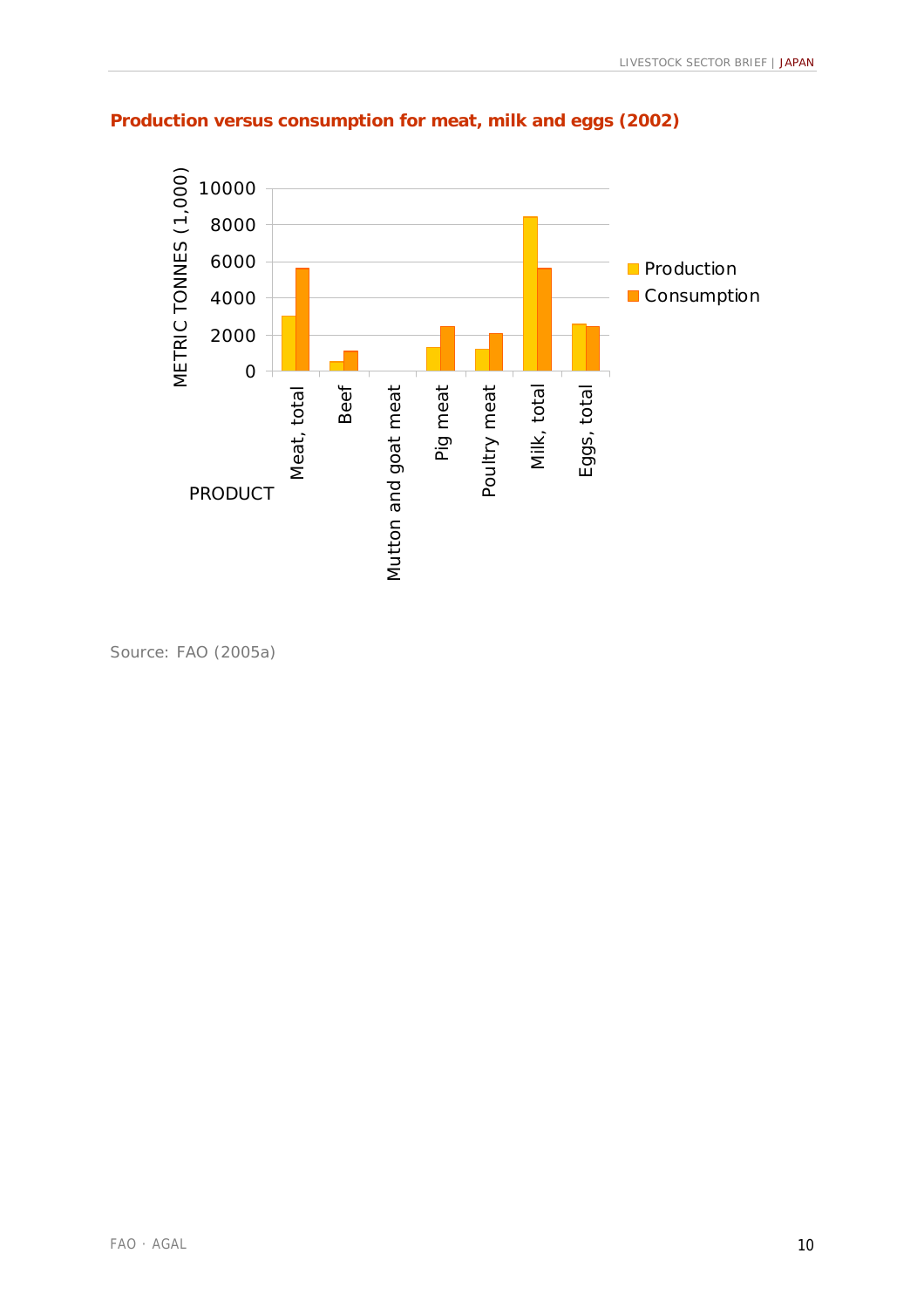## **5. TRADE IN LIVESTOCK AND LIVESTOCK PRODUCTS**

#### **Trade in agricultural and livestock<sup>1</sup> products**

Values in billion US\$

| <b>Product</b> |       | <b>Exports</b> |       |       | <b>I</b> mports |       |       |       |
|----------------|-------|----------------|-------|-------|-----------------|-------|-------|-------|
|                | 1980  | 1990           | 2000  | 2002  | 1980            | 1990  | 2000  | 2002  |
| Total          | 145.0 | 317.0          | 513.0 | 445.0 | 155.0           | 288.0 | 445.0 | 393.0 |
| Agricultural   | 0.9   | 1.2            | 1.6   | 1.6   | 17.7            | 28.7  | 36.2  | 33.6  |
| % agricultural | 0.6   | 0.4            | 0.3   | 0.4   | 11.4            | 10.0  | 8.1   | 8.6   |
| Livestock      | 0.0   | 0.1            | 0.1   | 0.1   | 2.1             | 6.1   | 8.9   | 8.5   |
| % livestock    | 0.0   | 0.0            | 0.0   | 0.0   | 1.4             | 2.1   | 2.0   | 2.2   |

<sup>1</sup>Total trade in goods and services expressed in current US\$. Source: World Bank (2002) Agricultural trade refers to all agricultural products, while livestock trade refers to trade in livestock products and live animals. Source: FAO (2005b)

#### **Export/import 'dependency' for livestock products**

| <b>Product</b>   |      | <b>Exports as percentage of</b><br>production |      |      | Imports as percentage of<br>consumption |        |        |        |  |  |
|------------------|------|-----------------------------------------------|------|------|-----------------------------------------|--------|--------|--------|--|--|
|                  | 1980 | 1990                                          | 2000 | 2002 | 1980                                    | 1990   | 2000   | 2002   |  |  |
| Meat, total      | 0.14 | 0.26                                          | 0.18 | 0.14 | 15.12                                   | 27.68  | 48.63  | 46.12  |  |  |
| <b>Beef</b>      | 0.03 | 0.20                                          | 0.18 | 0.08 | 30.09                                   | 49.80  | 74.81  | 59.35  |  |  |
| Sheep and goat   | 0.00 | 0.00                                          | 0.00 | 0.00 | 101.89                                  | 101.42 | 101.05 | 101.19 |  |  |
| Pig              | 0.00 | 0.03                                          | 0.06 | 0.04 | 7.47                                    | 19.27  | 39.64  | 43.37  |  |  |
| Poultry          | 0.35 | 0.53                                          | 0.29 | 0.27 | 6.16                                    | 18.91  | 41.19  | 42.03  |  |  |
| Milk, equivalent | 0.01 | 0.01                                          | 0.04 | 0.05 | 29.22                                   | 23.40  | 30.27  | 29.20  |  |  |
| Eggs, total      | 0.00 | 0.00                                          | 0.00 | 0.00 | 0.02                                    | 0.04   | 0.08   | 0.08   |  |  |

Source: FAO (2005a)

| <b>Product</b>   |      | Net exports as percentage of<br>production |      |      | Net imports as percentage of<br>consumption |        |        |        |  |  |
|------------------|------|--------------------------------------------|------|------|---------------------------------------------|--------|--------|--------|--|--|
|                  | 1980 | 1990                                       | 2000 | 2002 | 1980                                        | 1990   | 2000   | 2002   |  |  |
| Meat, total      | 0.00 | 0.00                                       | 0.00 | 0.00 | 15.00                                       | 27.49  | 48.54  | 46.05  |  |  |
| <b>Beef</b>      | 0.00 | 0.00                                       | 0.00 | 0.00 | 30.06                                       | 49.70  | 74.73  | 59.31  |  |  |
| Sheep and goat   | 0.00 | 0.00                                       | 0.00 | 0.00 | 101.89                                      | 101.42 | 101.05 | 101.19 |  |  |
| Pig              | 0.00 | 0.00                                       | 0.00 | 0.00 | 7.46                                        | 19.25  | 39.61  | 43.35  |  |  |
| Poultry          | 0.00 | 0.00                                       | 0.00 | 0.00 | 5.82                                        | 18.46  | 41.01  | 41.86  |  |  |
| Milk, equivalent | 0.00 | 0.00                                       | 0.00 | 0.00 | 29.20                                       | 23.39  | 30.20  | 29.12  |  |  |
| Eggs, total      | 0.00 | 0.00                                       | 0.00 | 0.00 | 0.02                                        | 0.04   | 0.07   | 0.08   |  |  |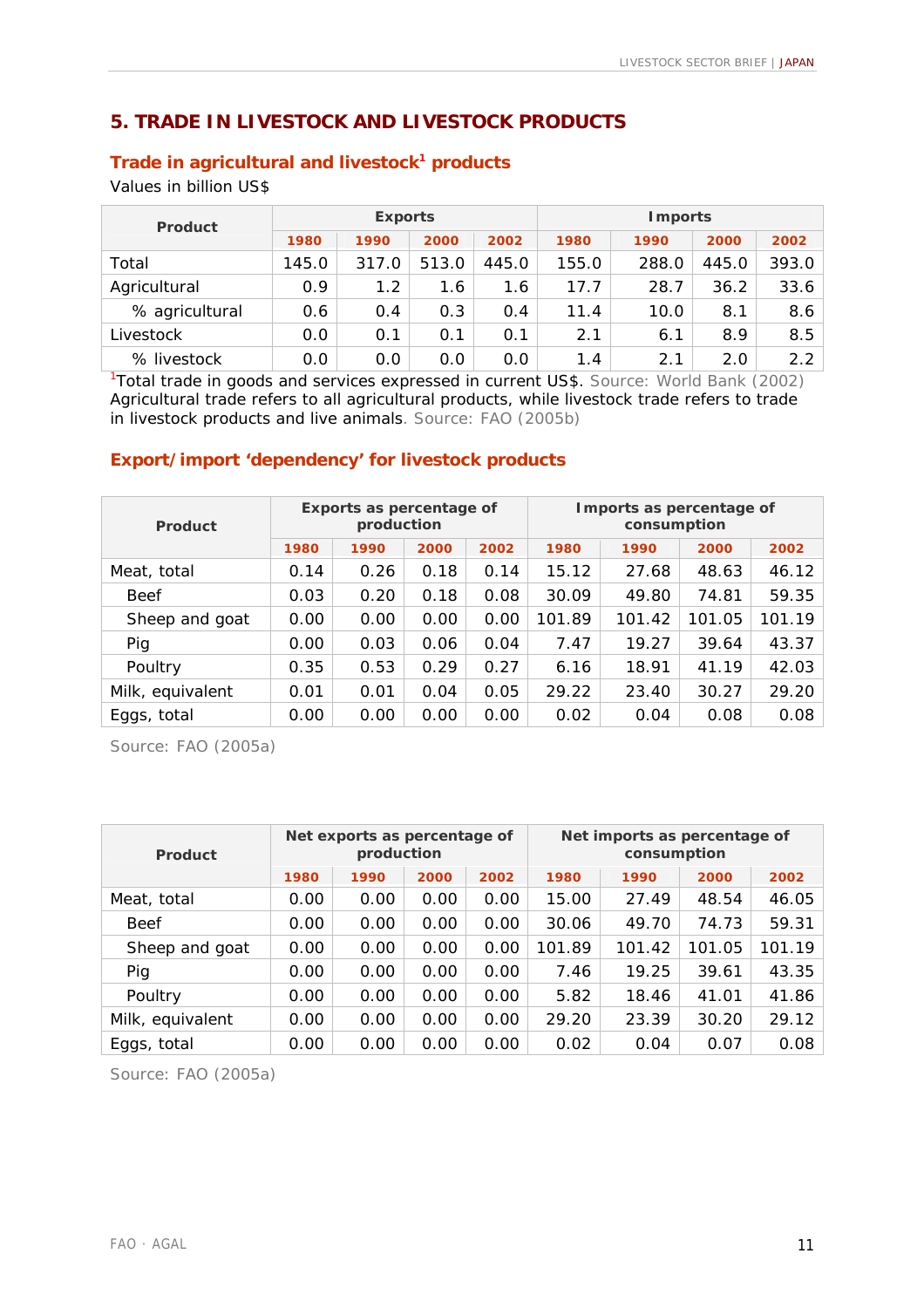#### **Trade in live animals**

| <b>Species</b>            | 1980          |               |                  | 1990          |               |                  | 2000          |                |                  | 2002          |               |                  |
|---------------------------|---------------|---------------|------------------|---------------|---------------|------------------|---------------|----------------|------------------|---------------|---------------|------------------|
|                           | <b>Export</b> | <b>Import</b> | <b>Net trade</b> | <b>Export</b> | <b>Import</b> | <b>Net trade</b> | <b>Export</b> | <b>Import</b>  | <b>Net trade</b> | <b>Export</b> | <b>Import</b> | <b>Net trade</b> |
| <b>Quantities (count)</b> |               |               |                  |               |               |                  |               |                |                  |               |               |                  |
| Cattle                    | 8             | 14,459        | $-14,451$        | 14            | 36,060        | $-36,046$        | 3             | 14,920         | $-14,917$        | $\mathsf O$   | 14,544        | $-14,544$        |
| Sheep and goats           | 0             | 745           | $-745$           | 0             | 86            | -86              | $\mathbf 0$   | $\overline{2}$ | $-2$             | 0             | 5             | $-5$             |
| Pigs                      | 155           | 1,342         | $-1,187$         | $\mathbf 0$   | 1,108         | $-1,108$         | $\mathbf 0$   | 431            | $-431$           | $\mathbf 0$   | 291           | $-291$           |
| Poultry (1,000)           | 864           | 1,050         | $-186$           | 335           | 1,008         | $-673$           | 124           | 916            | $-792$           | 110           | 1,111         | $-1,001$         |
| Value (1,000 US\$)        |               |               |                  |               |               |                  |               |                |                  |               |               |                  |
| Cattle                    | 80            | 23,613        | $-23,533$        | 86            | 47,569        | $-47,483$        | 29            | 16,499         | $-16,470$        | $\mathbf 0$   | 17,813        | $-17,813$        |
| Sheep and goats           | 0             | 347           | $-347$           | $\mathbf 0$   | 122           | $-122$           | $\mathbf 0$   | 5              | $-5$             | 0             | 19            | $-19$            |
| Pigs                      | 153           | 2,598         | $-2,445$         | $\mathsf{O}$  | 2,702         | $-2,702$         | $\mathbf 0$   | 1,049          | $-1,049$         | $\mathbf 0$   | 1,286         | $-1,286$         |
| Poultry (1,000)           | 1,664         | 6,650         | $-4,986$         | 579           | 9,216         | $-8,637$         | 198           | 8,148          | $-7,950$         | 184           | 8,284         | $-8,100$         |
| <b>Total</b>              | 1,897         | 33,208        | $-31,311$        | 665           | 59,609        | $-58,944$        | 227           | 25,701         | $-25,474$        | 184           | 27,402        | $-27,218$        |

#### **Net trade**: Exports less Imports

#### Blanks represent no data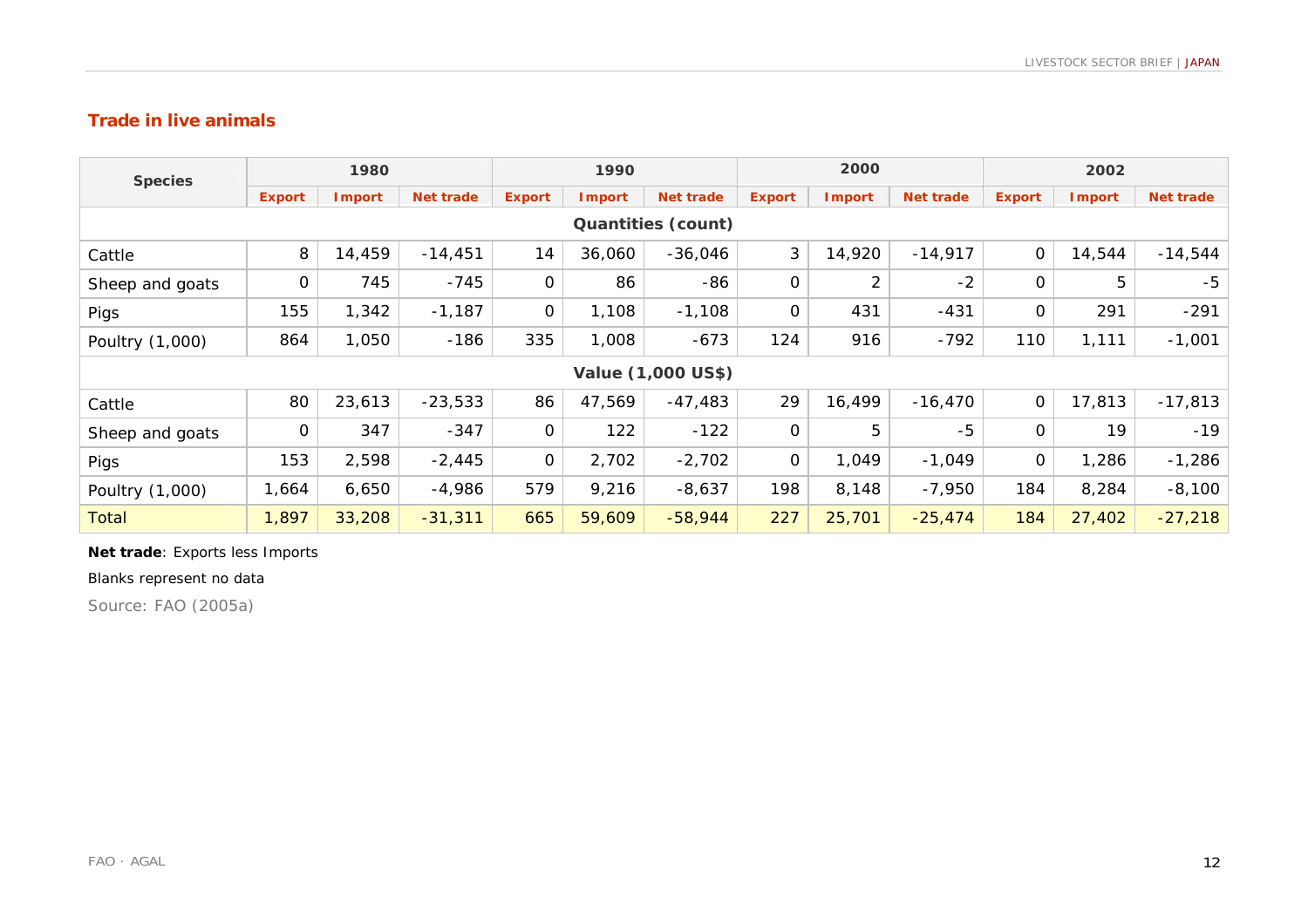## **Trade in livestock products**

| <b>Product</b>                    | 1980          |               |                  | 1990          |               |                           | 2000          |               |                  | 2002          |               |                  |
|-----------------------------------|---------------|---------------|------------------|---------------|---------------|---------------------------|---------------|---------------|------------------|---------------|---------------|------------------|
|                                   | <b>Export</b> | <b>Import</b> | <b>Net trade</b> | <b>Export</b> | <b>Import</b> | <b>Net trade</b>          | <b>Export</b> | <b>Import</b> | <b>Net trade</b> | <b>Export</b> | <b>Import</b> | <b>Net trade</b> |
| <b>Quantities (metric tonnes)</b> |               |               |                  |               |               |                           |               |               |                  |               |               |                  |
| Meat, total                       | 4,415         | 528,287       | $-523,872$       | 9,050         | 1,298,730     | $-1,289,681$              | 5,355         | 2,696,289     | $-2,690,934$     | 4,311         | 2,582,534     | $-2,578,224$     |
| <b>Beef</b>                       | 139           | 171,684       | $-171,545$       | 1,096         | 515,812       | $-514,717$                | 977           | 964,270       | $-963,293$       | 414           | 651,509       | $-651,095$       |
| Mutton and goat                   | 0             | 78,641        | $-78,641$        | $\Omega$      | 64,059        | $-64,059$                 | $\Omega$      | 27,156        | $-27,156$        | 0             | 24,960        | $-24,960$        |
| Pig                               | 64            | 116,520       | $-116,456$       | 468           | 362,507       | $-362,038$                | 766           | 889,757       | $-888,991$       | 541           | 1,045,979     | $-1,045,438$     |
| Poultry                           | 3,944         | 72,172        | $-68,228$        | 7,424         | 314,768       | $-307,344$                | 3,509         | 807,317       | $-803,808$       | 3,290         | 859,718       | $-856, 428$      |
| Other                             | 268           | 89,270        | $-89,537$        | 62            | 41,585        | $-41,646$                 | 102           | 7,788         | $-7,890$         | 65            | 368           | $-434$           |
| Milk, equivalent                  | 818           | 1,392,251     | $-1,391,433$     | 804           | 1,385,821     | $-1,385,016$              | 3,680         | 1,676,743     | $-1,673,063$     | 4,179         | 1,635,714     | $-1,631,536$     |
| Eggs, total                       | 0             | 356           | $-356$           | $\Omega$      | 900           | $-900$                    | 40            | 1,844         | $-1,804$         | 64            | 2,053         | $-1,989$         |
| Hides and skins                   | 18,814        | 258,093       | $-239,279$       | 46,370        | 260,120       | $-213,750$                | 42,223        | 84,701        | $-42,478$        | 67,115        | 61,062        | 6,053            |
|                                   |               |               |                  |               |               | <b>Value (1,000 US\$)</b> |               |               |                  |               |               |                  |
| Meat, total                       | 4,586         | 1,348,283     | $-1,343,697$     | 16,061        | 4,598,121     | $-4,582,060$              | 17,537        | 7,686,283     | $-7,668,746$     | 7,909         | 7,381,503     | $-7, 373, 594$   |
| <b>Beef</b>                       | 650           | 484,092       | $-483, 442$      | 9,244         | 1,992,383     | $-1,983,139$              | 11,274        | 2,667,103     | $-2,655,829$     | 3,199         | 1,560,955     | $-1,557,756$     |
| Mutton and goat                   | $\Omega$      | 146,528       | $-146,528$       | $\Omega$      | 134,846       | $-134,846$                | $\mathbf 0$   | 68,407        | $-68,407$        | 0             | 83,157        | $-83,157$        |
| Pig                               | 50            | 425,798       | $-425,748$       | 890           | 1,749,283     | $-1,748,393$              | 1,849         | 3,501,881     | $-3,500,032$     | 891           | 4,061,028     | $-4,060,137$     |
| Poultry                           | 2,394         | 112,560       | $-110,166$       | 5,799         | 628,810       | $-623,011$                | 3,765         | 1,399,770     | $-1,396,005$     | 3,432         | 1,635,287     | $-1,631,855$     |
| Other                             | 1,492         | 179,305       | $-180,797$       | 128           | 92,799        | $-92,927$                 | 649           | 49,122        | $-49,771$        | 387           | 41,076        | $-41,463$        |
| Milk, equivalent                  | 361           | 278,215       | $-277,854$       | 1,182         | 530,200       | $-529,018$                | 6,758         | 744,307       | $-737,549$       | 4,903         | 758,885       | $-753,982$       |
| Eggs, total                       | 1             | 828           | $-827$           | $\mathbf 0$   | 2,186         | $-2,186$                  | 113           | 2,875         | $-2,762$         | 126           | 3,758         | $-3,632$         |
| Hides and skins                   | 15,984        | 434,059       | $-418,075$       | 83,151        | 822,390       | $-739,239$                | 34,049        | 235,067       | $-201,018$       | 62,564        | 171,256       | $-108,692$       |
| <b>Total</b>                      | 20,932        | 2,061,385     | $-2,040,453$     | 100,394       | 5,952,897     | $-5,852,503$              | 58,457        | 8,668,532     | $-8,610,075$     | 75,502        | 8,315,402     | $-8,239,900$     |

#### **Net trade**: Exports less Imports

#### Blanks represent no data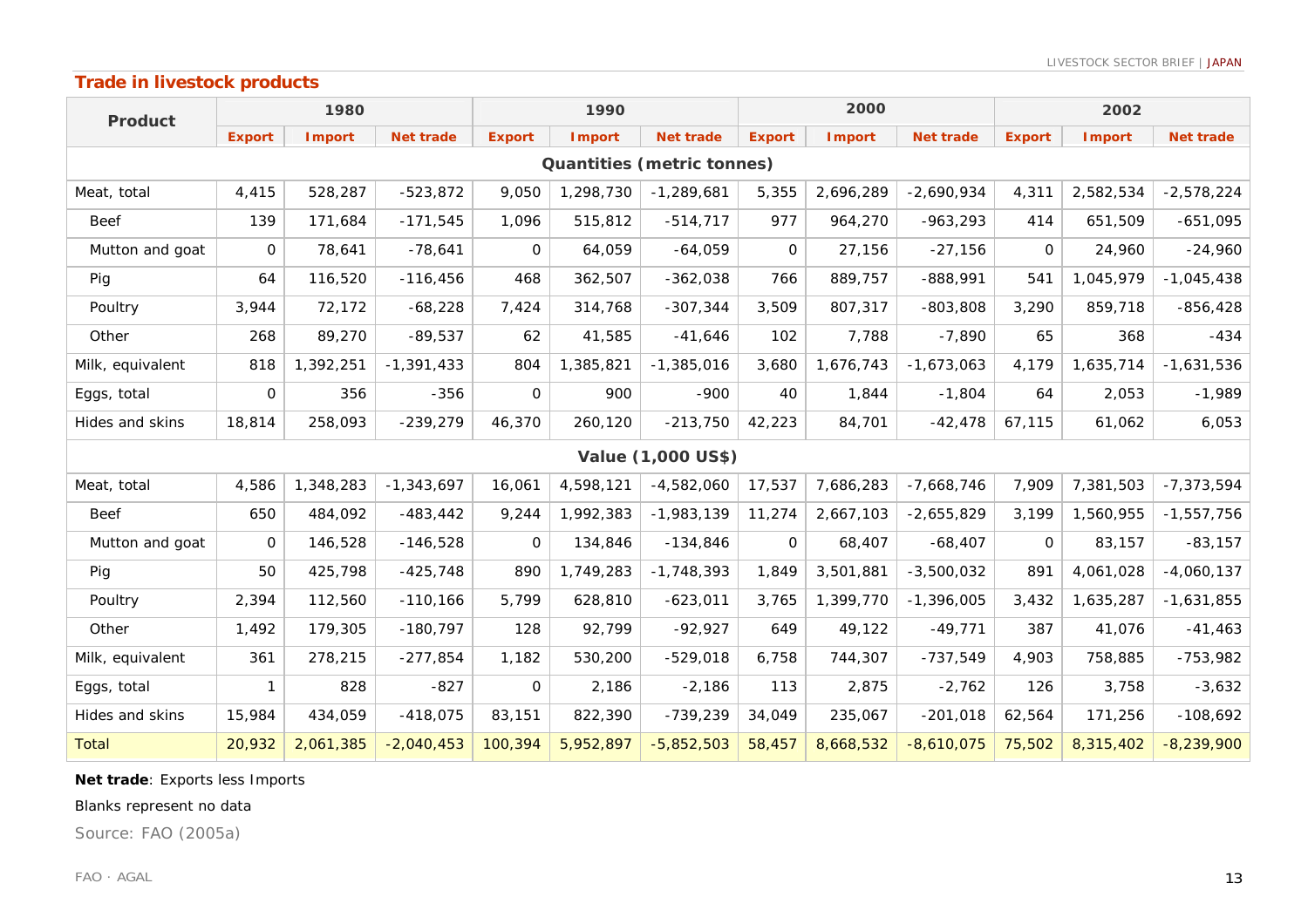## **6. LIVESTOCK HEALTH**

## **Total number of cases/outbreaks of selected diseases reported in all susceptible species**

| <b>Disease</b>               | 1997      | 1998      | 1999      | 2000      | 2001      | 2002      | 2003      |
|------------------------------|-----------|-----------|-----------|-----------|-----------|-----------|-----------|
| African swine fever          | 000       | 000       | 000       | 000       | 000       | 000       | 000       |
| Avian Influenza <sup>1</sup> | (1951)    | (1951)    | (1951)    | (1951)    | (1926)    | (1925)    | (1925)    |
| Bluetongue                   |           |           |           |           | 9/1       | (12/2001) | (12/2001) |
| BSE <sup>2</sup>             | 000       | 000       | 000       | 000       | 3/3       | 2/2       | 4/4       |
| CBPP <sup>3</sup>            | (1941)    | (1941)    | (1941)    | (1941)    | (1941)    | (1941)    | (1941)    |
| Classical swine fever        | (12/1992) | (12/1992) | (12/1992) | (12/1992) | (12/1992) | (12/1992) | (12/1992) |
| Foot and mouth disease       | (1908)    | (1908)    | (1908)    | 22/3      | (05/2000) | (05/2000) | (05/2000) |
| Lumpy skin disease           | 000       | 000       | 000       | 000       | 000       | 000       | 000       |
| Newcastle disease            | (02/1996) | 4/1       | 359/8     | 7,112/5   | 988/10    | 26,608/9  | (09/2002) |
| Peste des petits ruminants   | 000       | 000       | 000       | 000       | 000       | 000       | 000       |
| Rift Valley fever            | 000       | 000       | 000       | 000       | 000       | 000       | 000       |
| Rinderpest                   | (1924)    | (1924)    | (1924)    | (1924)    | (1924)    | (1924)    | (1924)    |
| Sheep and goat pox           | (1921)    | (1921)    | (1921)    | (1921)    | (1921)    | (1921)    | (1921)    |
| Swine vesicular disease      | (1975)    | (1975)    | (1975)    | (1975)    | (1975)    | (1975)    | (1975)    |
| Vesicular stomatitis         | 000       | 000       | 000       | 000       | 000       | 000       | 000       |

<sup>1</sup> Highly pathogenic avian influenza

2 Bovine spongiform encephalopathy

<sup>3</sup> Contagious bovine pleuropneumonia

no/ no number of cases/outbreaks, ... no information available, - disease not reported, 000 disease never reported; (month/year) date of the last reported occurrence of the disease in previous years

Source: OIE (2004)